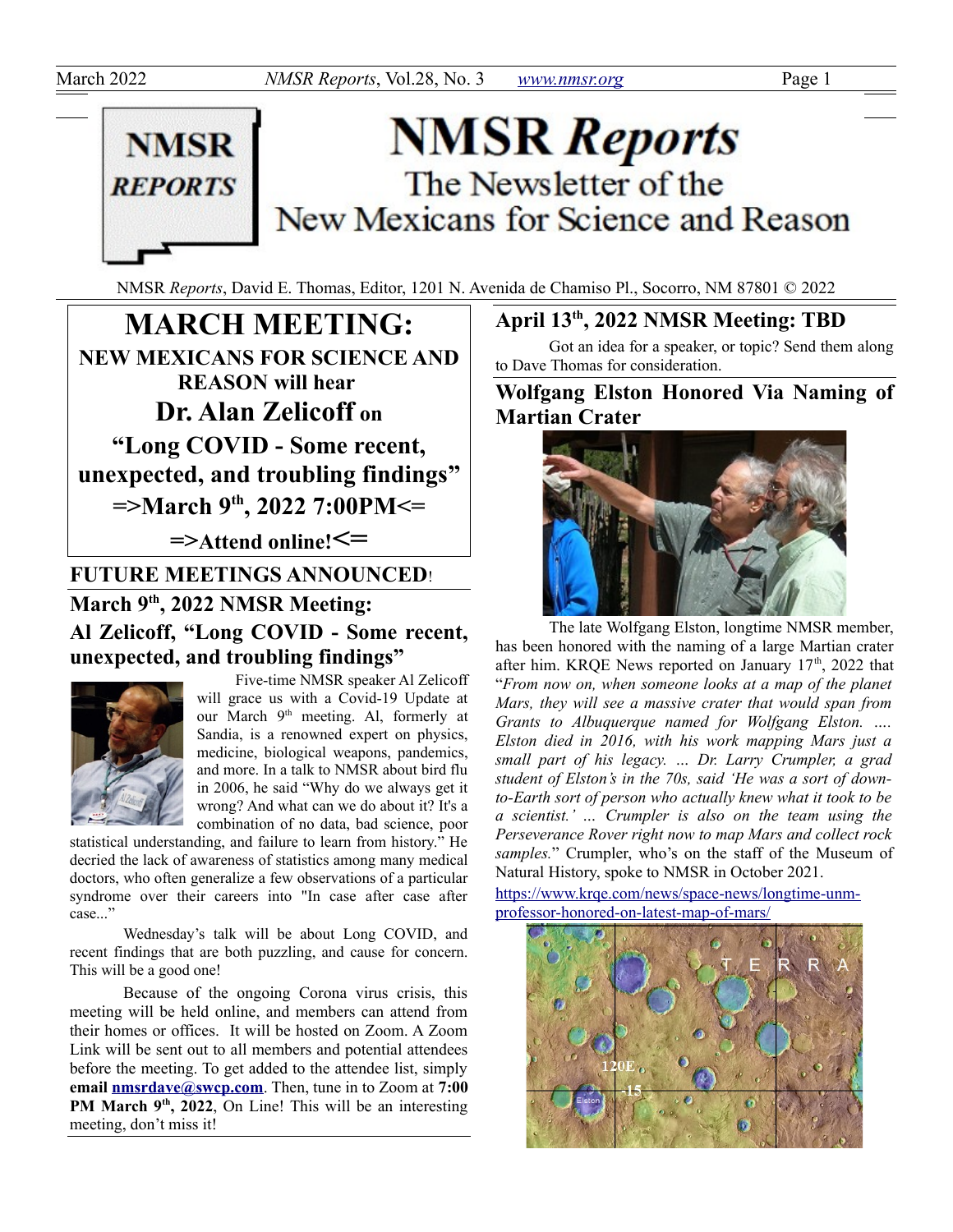| March 2022 |  |
|------------|--|
|------------|--|

*NMSR Reports*, Vol.28, No. 3 *[www.nmsr.org](http://www.nmsr.org/)* Page 2

### **New Mexicans for Science & Reason (NMSR)**

NMSR is a non-profit group with the goals of promoting science, the scientific method, rational thinking, and critical examination of dubious or extraordinary claims. NMSR meets at 7 PM on the second Wednesday of each month, in Albuquerque, New Mexico, at a secure, undisclosed location. NMSR Reports is its official newsletter.

### **NMSR officers:**

*Dave Thomas, President* 1201 Avenida de Chamiso Pl., Socorro, NM 87801 nmsrdave@swcp.com *John Covan, Vice-President* jmcovan@juno.com *Debbie Thomas, Treasurer* 3205 Alcazar NE, Albuq., NM 87110 abqdebbie@comcast.net *Eddy Jacobs, Resident Neutron Generator* eddyjacobs88@gmail.com *Mark Fraser CNM Sponsor* ippon@earthlink.net *John Geohegan, Past President* johngeohegan@gmail.com *Kim Johnson, Industrial Physicist* kimber@comcast.net *Marilyn Savitt-Kring, Science Mom*

Membership: \$**25**/year (hardcopy newsletter), or **\$15**/year (downloadable PDF), make your check **payable to NMSR**, send to treasurer (Debbie Thomas).

### **NMSR Advisors:**

• *Mark Boslough,* 

Adjunct Professor, University of New Mexico.

*• Kendrick Frazier* Editor, Skeptical Inquirer

### *• John Geissman*

Professor of Paleomagnetism

*• Alan Hale*

Southwest Institute for Space Research

• *Randy Thornhill*

Professor of Biology, UNM

```
Cyber-Cypher Clue: Y = W, X = F.
```
**Bonus Puzzle Clue**: Men's combined age = women's + 10.

### *WANTED: READER ARTICLES & COMMENTARY*

Got something to share with NMSR members? **Send it in!** ATTN: Dave Thomas, Editor, NMSR Reports.

*REMEMBER*, our next NMSR meeting is **ONLINE, March 9th at 7PM, on Zoom!**



# **PUZZLE TIME!**

[*Please send solutions to Dave Thomas at: nmsrdave@swcp.com, or at 1201 N Avenida de Chamiso Pl., Socorro NM 87801.]*

### **Cyber-Cypher: MARCH PUZZLE**

*(Submitted by Dave Thomas)*

The following letters are a simple substitution cypher. If R stands for L, R will stand for L everywhere. Your Cyber-Cypher Clue: Clue? Oh, well - if you must, see p. 2.

|  |  |            |  |  |  |                | "YSBM ZPMKQ KH HBFKQW QIY |  |         |  |  |  |
|--|--|------------|--|--|--|----------------|---------------------------|--|---------|--|--|--|
|  |  |            |  |  |  |                | KH MSBM PDCBKQL AILHQ'M   |  |         |  |  |  |
|  |  |            |  |  |  |                | OLEIOW MI PDCBKOKBOH. KM  |  |         |  |  |  |
|  |  |            |  |  |  | OLEIOWH MI SKV |                           |  | BOA MSL |  |  |  |
|  |  |            |  |  |  |                | ZBHM." - XICVLC QBMKIQBE  |  |         |  |  |  |
|  |  |            |  |  |  |                |                           |  |         |  |  |  |
|  |  | XKIOB SKEE |  |  |  |                |                           |  |         |  |  |  |

### **SUPER SECRET WORD!**

However you prefer to do the cypher itself (above or below), simply duplicate those actions on the alphabetized row of cypher letters below. You'll build an answer key, and you'll also reveal - the Super Secret Word!

A B C D E F G H I J K L M N O P Q R S T U V W X Y Z

### **FEBRUARY CYPHER SOLUTION**

"I'M SURE THE UNIVERSE IS FULL OF INTELLIGENT LIFE. IT'S JUST BEEN TOO INTELLIGENT TO COME HERE." - ARTHUR C. CLARKE

Esteemed February Code Crackers: Mike Arms\* and Austin Moede\*!

\*Secret Word: "MOCKING EARTH FLUBS"

# RRO

### **Need more Secret Word Cryptograms?**

New puzzles every week at www.nmsr.org/SocorroStumper.htm

# **March Bonus: "A Marriage Ensemble"**

### *Submitted by Dave Thomas*

Dan and Terry are two husbands. Their wives are Betty and Julia, not necessarily in that order. The combined ages of the foursome is 106 years. Each husband is 5 years older than his wife. Terry is 4 years younger than Dan. The combined ages of Dan and Betty is 53 years.

### **The March Bonus**:

Which husband is married to which wife? How old is each individual?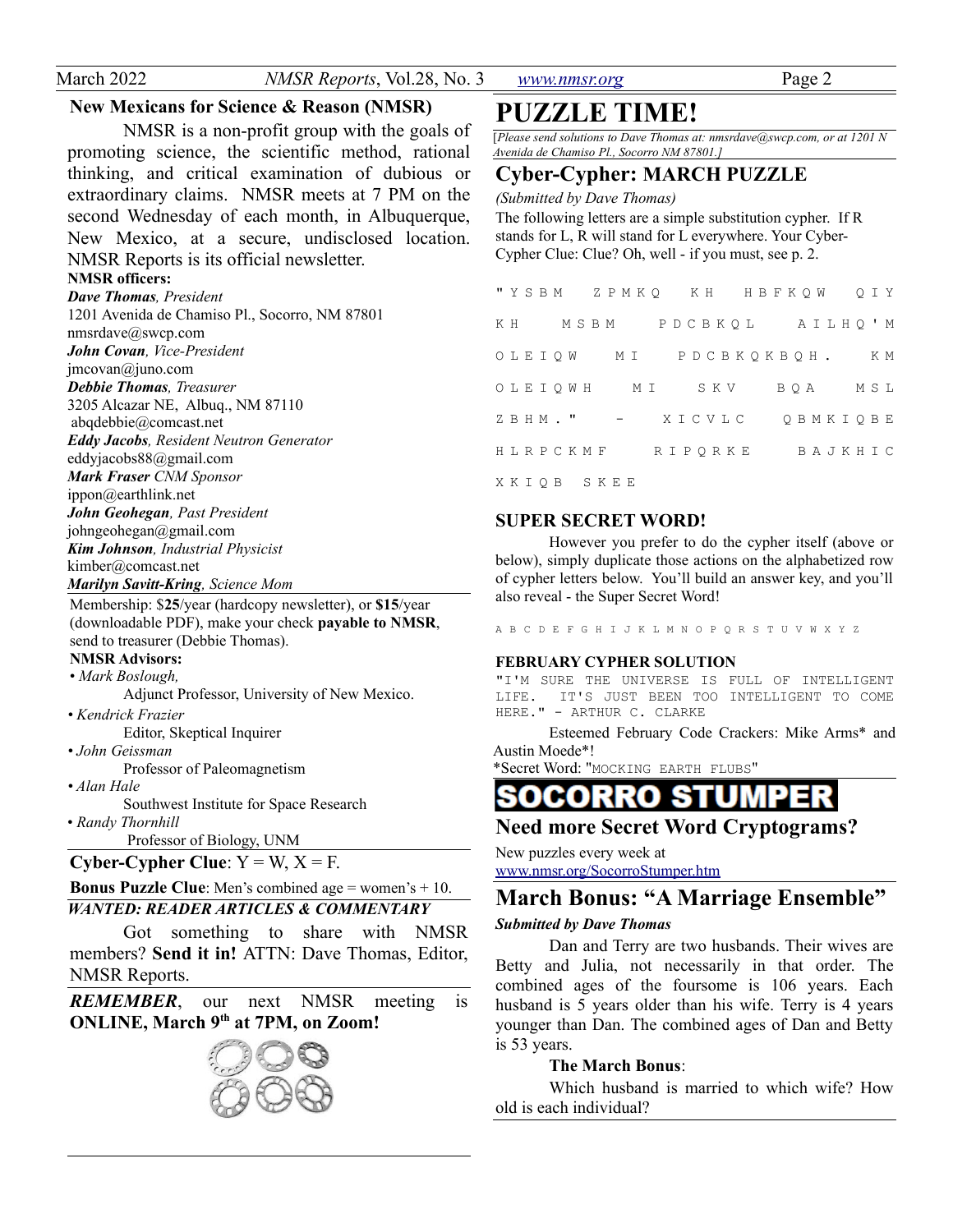#### March 2022 *NMSR Reports*, Vol.28, No. 3 *[www.nmsr.org](http://www.nmsr.org/)* Page 3

## **February Bonus Solution: "Godzilla Primes"** *Submitted by Dave Thomas*



The graph above shows the occurrence of various differences between all the prime numbers below 1,000,000. There are only two pairs with a difference of 1  $(1,2 \text{ and } 2,3)$ ; many pairs with a difference of  $2$   $(3,5; 5,7;$ 11,13; etc.); only one pair with a difference of  $3(2,5)$ ; and many pairs with differences of 4, 6, 8, and so on. Generally, the odds counts are all less than that for the difference of one. The graph shows all differences (thin:odds, and thick:evens).

 $50^{1}$  $60$ 

**The February Bonus**: The plot of **even** differences looks like Godzilla's teeth. The differences at the tip of each "tooth" are multiples of a single number. **What is that number?**

### **Answer:** 6.

**Congrats to**: Earl Dombroski!

# **February 9th, 2022 NMSR Meeting: Dr. Pace VanDevender on "Magnetized Quark Nuggets and Dark Matter"**

Pace VanDevender, formerly at Sandia National Laboratory, began his talk by mentioning two earlier talks he's given to NMSR. In 2005, he discussed some tantalizing conjectures to explain ball lightning, and in 2017, he expanded on this theme, and connected it to something called "Magnetic Quark Nuggets." Pace remarked that the current consensus explanation for matter, the Standard Model of Physics, does not explain Dark Matter, and that explanations for Dark Matter (DM) must go beyond the Standard Model. Pace explained that the existence of consensus science provides a vehicle for obtaining billions of dollars in funding. But, what if the consensus hypothesis is wrong? Pace mentioned NMSR's January meeting in this regard, commenting that the old consensus view that cancer is completely explainable with just viruses (and genetics) was, in fact, wrong, and that billions of reasearch dollars were wasted.

Dark Matter is beyond the current Standard Model (and thus, can be called BSM). In 1984, a Princeton physicist, Ed Witten, proposed that DM could be explained



within the Standard Model, with a curious entity known as a Quark Nugget. It turns out that lone neutrons are unstable, but neutrons surrounded by protons and other neutrons (inside atomic nuclei) are quite stable. Similarly, Pace said, the Witten model says that large

aggregates of up, down and strange quarks could be stable: Quark Nuggets. Other authors started looking into quark nuggets, but no one included consideration of their magnetic fields, until Toshitaka Tatsumi's paper arguing that the super-strong magnetic fields of magnetars may be due to a ferromagnetic fluid of quark nuggets: Magnetic Quark Nuggets (MQNs).